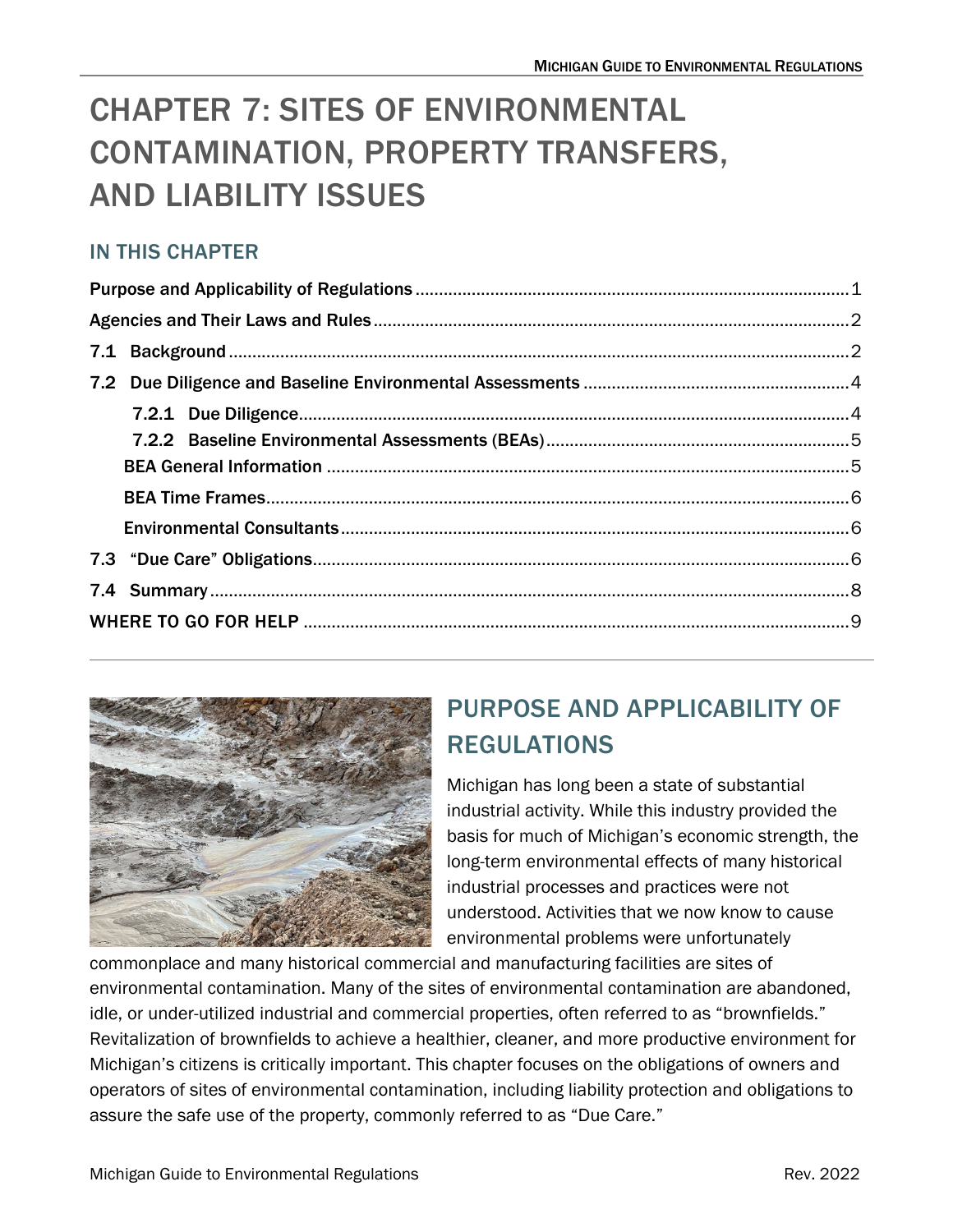Note:[Appendix B](https://www.michigan.gov/-/media/Project/Websites/egle/Documents/Regulatory-Assistance/Guidebooks/MI-Guide-to-Environmental-Regulations/MI-Guide-Environmental-Regulations-AppendixB.pdf) of this guidebook contains definitions of the various regulated groups of material found in this chapter. These defined terms appear throughout this chapter in bold lettering. In some instances, multiple agencies use the same term to describe a regulated group of material; however, its definition differs. Such terms will be followed by a dash and the acronym of the defining agency or regulation (e.g., hazardous substance-CERCLA and hazardous substance-Part 201).

### <span id="page-1-0"></span>AGENCIES AND THEIR LAWS AND RULES

The Michigan Department of Environment, Great Lakes, and Energy (EGLE) administers programs that involve the remediation and redevelopment of contaminated properties. The primary legislative authorities for the state cleanup programs are Part 201 (Environmental Remediation) and Part 213 (Leaking Underground Storage Tanks) of the Natural Resources and Environmental Protection Act, 1994 PA 451, as amended (Act 451). These state programs have a unique, causation-based liability scheme, land use-based requirements, and a strong emphasis on redevelopment and reuse of contaminated property. Part 201 and Part 213 of Act 451 and the Part 201 Administrative Rules are available at [Michigan.gov/EGLERRD.](https://www.michigan.gov/egle/about/organization/remediation-and-redevelopment)

EGLE also manages portions of the federal Superfund program, established under the Comprehensive Environmental Response, Compensation, and Liability Act (CERCLA). Additional information regarding implementation of the Superfund program is available at [Michigan.gov/EGLERRD](https://www.michigan.gov/egle/about/organization/remediation-and-redevelopment).

If the contamination on your property is regulated under Part 111 (Hazardous Waste Management) of Act 451, contact the Waste and Hazardous Materials Division for guidance on the applicability of Part 201 and/or Part 213 of Act 451 provisions to your property. For more information regarding the regulation of hazardous waste, see [Chapter 2.4 "Hazardous Waste."](https://www.michigan.gov/-/media/Project/Websites/egle/Documents/Regulatory-Assistance/Guidebooks/MI-Guide-to-Environmental-Regulations/MI-Guide-Environmental-Regulations-Ch2-Waste.pdf#page=34)

If your property includes oil, gas, or mineral wells regulated under Part 615 or Part 625 of Act 451, contact EGLE at 517-284-6828 for guidance on the applicability of Part 201 and/or Part 213 of Act 451 provisions to your property.

## <span id="page-1-1"></span>7.1 BACKGROUND

Earlier decades of industry and manufacturing practices have left some properties in Michigan environmentally degraded, contaminated with heavy metals, organic and inorganic chemicals, and/or petroleum based hazardous substances, and containing dilapidated buildings and debris. Expansion or redevelopment of these properties is hindered or complicated by real or perceived environmental conditions. These properties present challenges to potential developers, whether contamination is discovered or suspected. Parts 201 and 213 of Act 451 encourage solutions to historical contamination while protecting human health with several incentives for redevelopment, including causation-based liability and liability protection for new owners or operators.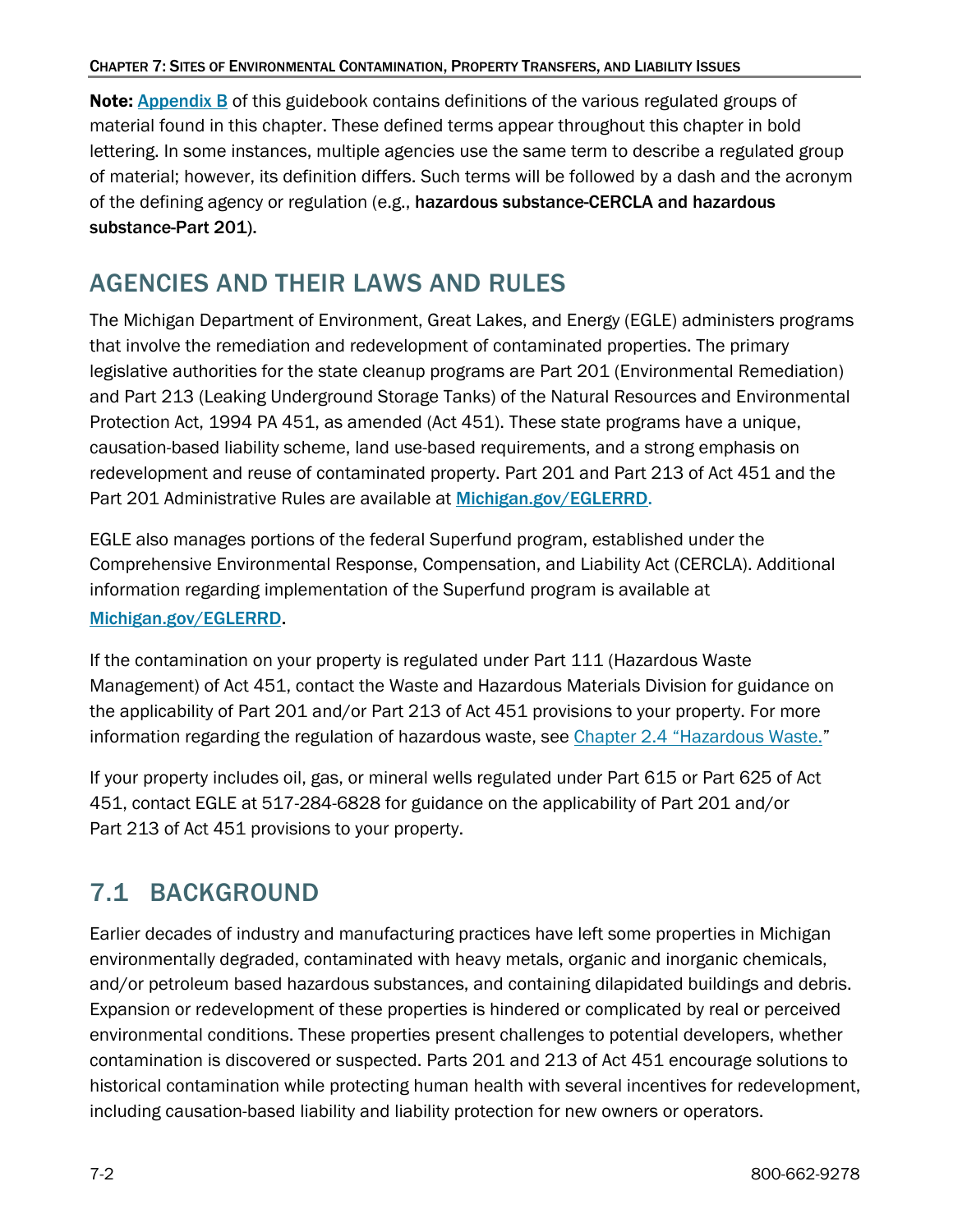Michigan's pre-1995 environmental cleanup and redevelopment efforts were constrained by strict liability laws. Prior to 1995, if a person purchased contaminated property, they acquired liability for the contamination and the obligations to address the contamination. The June 5, 1995, amendments to Part 201 of Act 451 and the March 6, 1996, amendments to Part 213 of Act 451 substantially modified provisions of the law regarding liability for environmental contamination. An owner or operator of a site of environmental contamination is liable for remediation of the environmental contamination if the owner or operator is responsible for an activity causing a release or threat of release. If an owner or operator acquires a site of environmental contamination regulated under Part 201 after June 5, 1995, they may conduct and submit to EGLE a baseline environmental assessment (BEA) to obtain liability protection for the contamination at the property at the time they become the owner or operator. Likewise, if an owner or operator acquires a site of environmental contamination regulated under Part 213 after March 6, 1996, a BEA may be conducted and submitted to EGLE to obtain liability protection. Under both Part 201 and Part 213, owners or operators of sites of environmental contamination, regardless of liability, must exercise due care with respect to the contamination on the property. Owners and operators are defined by Part 201 and Part 213 of Act 451. A party leasing property would generally have control or be responsible for the property and be defined as an operator.

A BEA is an evaluation of environmental conditions that exist at a property at the time of purchase or occupancy, that reasonably defines the existing conditions and circumstances at the property. Compliance with due care obligations includes measures taken to ensure that existing contamination on a property does not cause unacceptable human health risks. BEA and Due Care obligations are described in Chapter 7.2 and 7.3.

Part 201 and Part 213 of Act 451 have disclosure requirements for property transfers. A person who has knowledge or information, or is on notice through a recorded instrument, that a parcel of real property is a Part 201 or Part 213 site of environmental contamination must provide written notice to a purchaser or other persons to which the property is transferred. The notice must advise that the property is a Part 201 or Part 213 site of environmental contamination and disclose the general nature and extent of the contamination.

Information regarding the obligations of an owner or operator of a Part 201 of Act 451 site of environmental contamination is contained in Chapter 6.4 "Release Response and Cleanup." Information regarding the obligations of an owner or operator of a Part 213 of Act 451 site of environmental contamination is contained in Chapter 4.3 "Storage Tanks."

# **MICHIGAN BROWNFIELD REDEVELOPMENT PROGRAM**

Revitalizing and redeveloping contaminated properties protect the environment, reuses existing infrastructure, minimizes urban sprawl, and creates economic opportunities. EGLE's Remediation and Redevelopment Division provides financial and technical assistance including grants, loans, tax increment financing, and free site assessments to facilitate the redevelopment of brownfield properties. For more information, visit [Michigan.gov/EGLEBrownfields](https://www.michigan.gov/egle/about/organization/remediation-and-redevelopment/brownfields).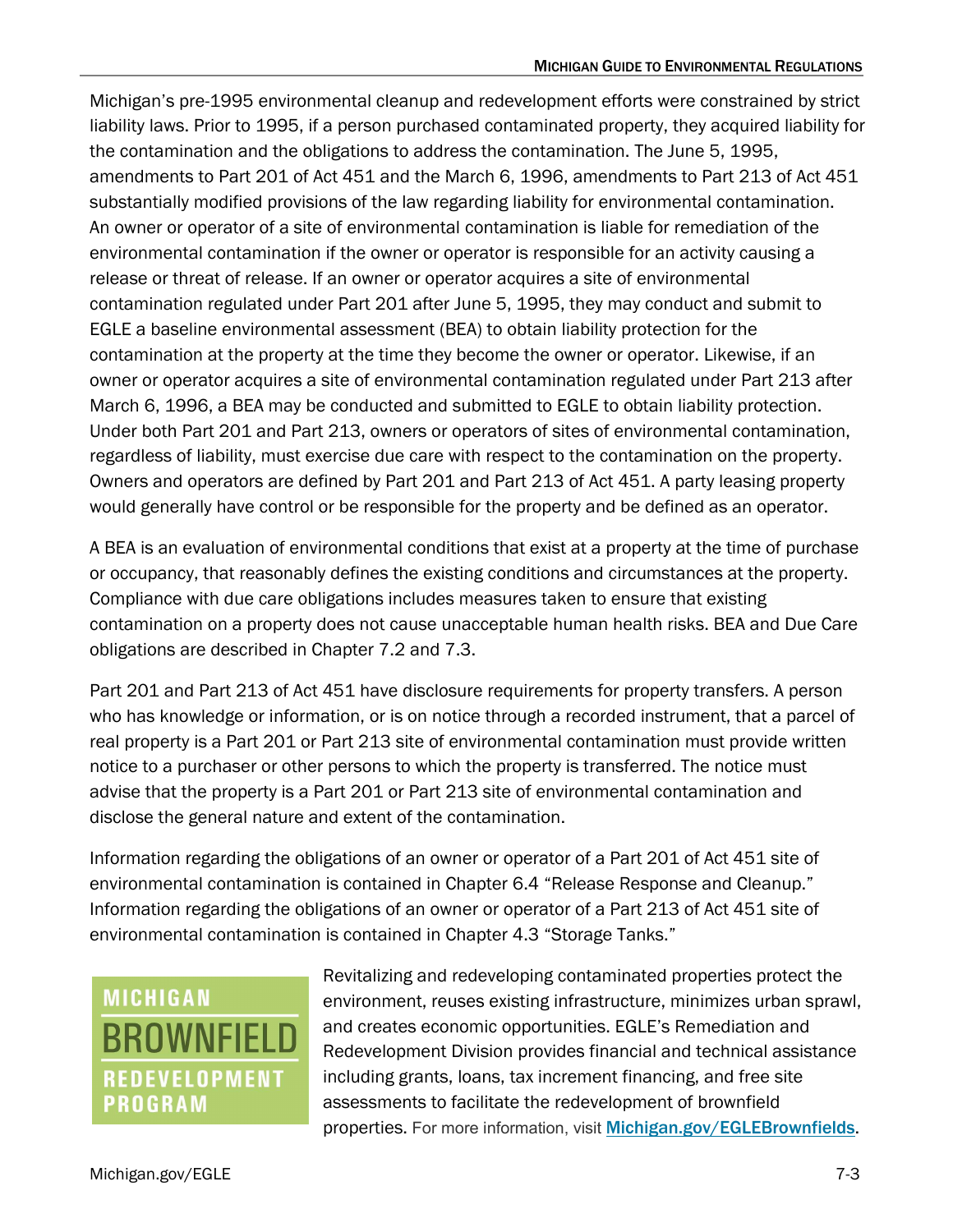### <span id="page-3-0"></span>7.2 DUE DILIGENCE AND BASELINE ENVIRONMENTAL ASSESSMENTS

### <span id="page-3-1"></span>7.2.1 DUE DILIGENCE

Due Diligence is the act of making an appropriate inquiry as to whether environmental contamination is present on a piece of property. The prospective owner or operator of commercial or industrial properties should undertake all appropriate inquiry to determine how the property was used and whether/what activities involving the use of hazardous substances occurred. The initial step in demonstrating due diligence is to request disclosure from the seller or owner about any known environmental conditions. The next step is to conduct an environmental assessment of the property.

The federal All Appropriate Inquiry (AAI) standard or the American Society for Testing and Materials (ASTM) Phase I and II Environmental Site Assessment (ESA) (ASTM E1527-13 and E1903) standards or equivalent can be used as guidance (available at **[astm.org](https://www.astm.org/))**. The Phase I ESA involves physically inspecting the property, examining historical records such as deed and property tax records, a review of regulatory agency files (local and state), historical maps, and present/past property uses to evaluate the potential for contamination to exist. The Phase I ESA walk-through of the property can identify potential contamination sources such as abandoned containers, aboveground storage tanks, or underground storage tanks. The AAI or the Phase I ESA report will conclude with a list of Recognized Environmental Conditions (REC). An environmental professional can assist in determining if it is necessary to proceed to a Phase II ESA. The Phase II ESA involves further investigation into the RECs, including collecting soil, groundwater, or vapor samples, and confirming if underground tanks are present.

The information gained in the AAI or Phase I and II ESAs is used to determine whether the property is a facility under Part 201 or a site or a property under Part 213. The concentration of hazardous substances at the property is compared to the residential criteria or risk-based screening levels (RBSLs), the state's most protective cleanup levels, provided in R 299.1-R 299.50. If the contaminant concentrations do not exceed the residential criteria or RBSLs, then the property is not a facility or a property as defined by Act 451. Documentation of this conclusion should be maintained by the new owner or operator to show that they have conducted due diligence in accordance with Section 20126(3)(h) or Section 21323a(3)(g) of Act 451. If the contaminant concentration does exceed one or more residential criteria or RBSLs, then the property is a facility or property as defined by Act 451. Potential owners or operators are strongly urged to discuss conducting and submitting a BEA with their environmental consultants and their attorneys. There may be other options for resolving potential liability in certain circumstances.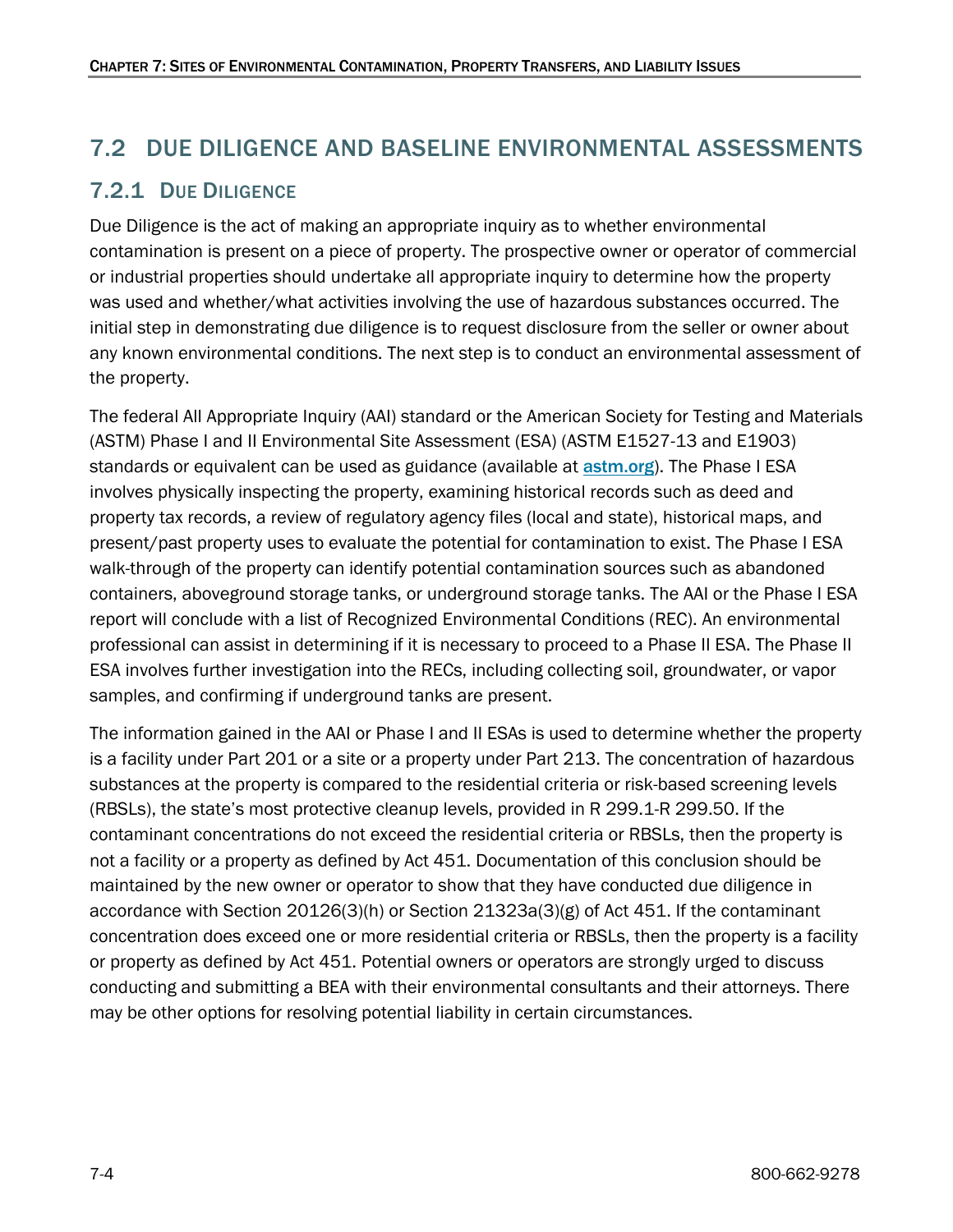### <span id="page-4-0"></span>7.2.2 BASELINE ENVIRONMENTAL ASSESSMENTS (BEAS)

The purpose of the BEA is to provide the new owner or operator liability protection for known and unknown contamination under specific parts of Act 451:

- Part 201 (Environmental Remediation)
- Part 213 (Leaking Underground Storage Tanks)
- Part 31 (Water Resources Protection)
- Part 17 (Michigan Environmental Protection Act)
- Part 615 (Supervisor of Wells)
- Part 625 (Mineral Wells)

A BEA does not provide protection from liability under other state and federal laws, including:

- Landfills regulated under Part 115 of Act 451.
- Treatment, Storage, and Disposal facilities regulated by the federal Resource Conservation and Recovery Act and Part 111 (Hazardous Waste Management) of Act 451.
- Underground storage tank operational requirements under Part 211 of Act 451.
- Federal CERCLA and Superfund. The United States Environmental Protection Agency (U.S. EPA) and EGLE have entered into an agreement that the U.S. EPA will not take action against a person who has done a BEA unless the facility is on the federal National Priority List, federal funds have been spent to respond to conditions at the facility, or there is an imminent danger to public health, safety, welfare, or the environment.

Part 201 and Part 213 of Act 451 and BEA guidance is available at [Michigan.gov/BEA](https://www.michigan.gov/egle/about/organization/remediation-and-redevelopment/baseline-environmental-assessments).

#### <span id="page-4-1"></span>BEA General Information

The BEA report will consist of summary of an AAI in compliance with 40 CFR 312 (2014) or an ASTM Phase I ESA, sufficient sampling and analysis to confirm the property is a facility as defined by Section  $20101(1)(r)$ , or a site as defined by Section  $21303(l)$  or a property as defined by Section 21303(d), and documentation of the property identification. The U.S. EPA has determined that the ASTM Phase I ESA is acceptable and complies with AAI. The AAI compliant report or ASTM Phase I ESA (E1527-13) is acceptable for the BEA process.

The former requirements to identify the future hazardous substance use and to provide a means to differentiate a new release of that hazardous substance from existing contamination have been eliminated from the BEA process. A person may still want to establish a means to distinguish a new release, but that will be a business decision rather than a BEA requirement. The contents of a BEA are included as the third page of the BEA submittal form, form EQP4025, but is not required to be submitted as part of the submittal form. The form is available at [Michigan.gov/BEA](https://www.michigan.gov/egle/about/organization/remediation-and-redevelopment/baseline-environmental-assessments).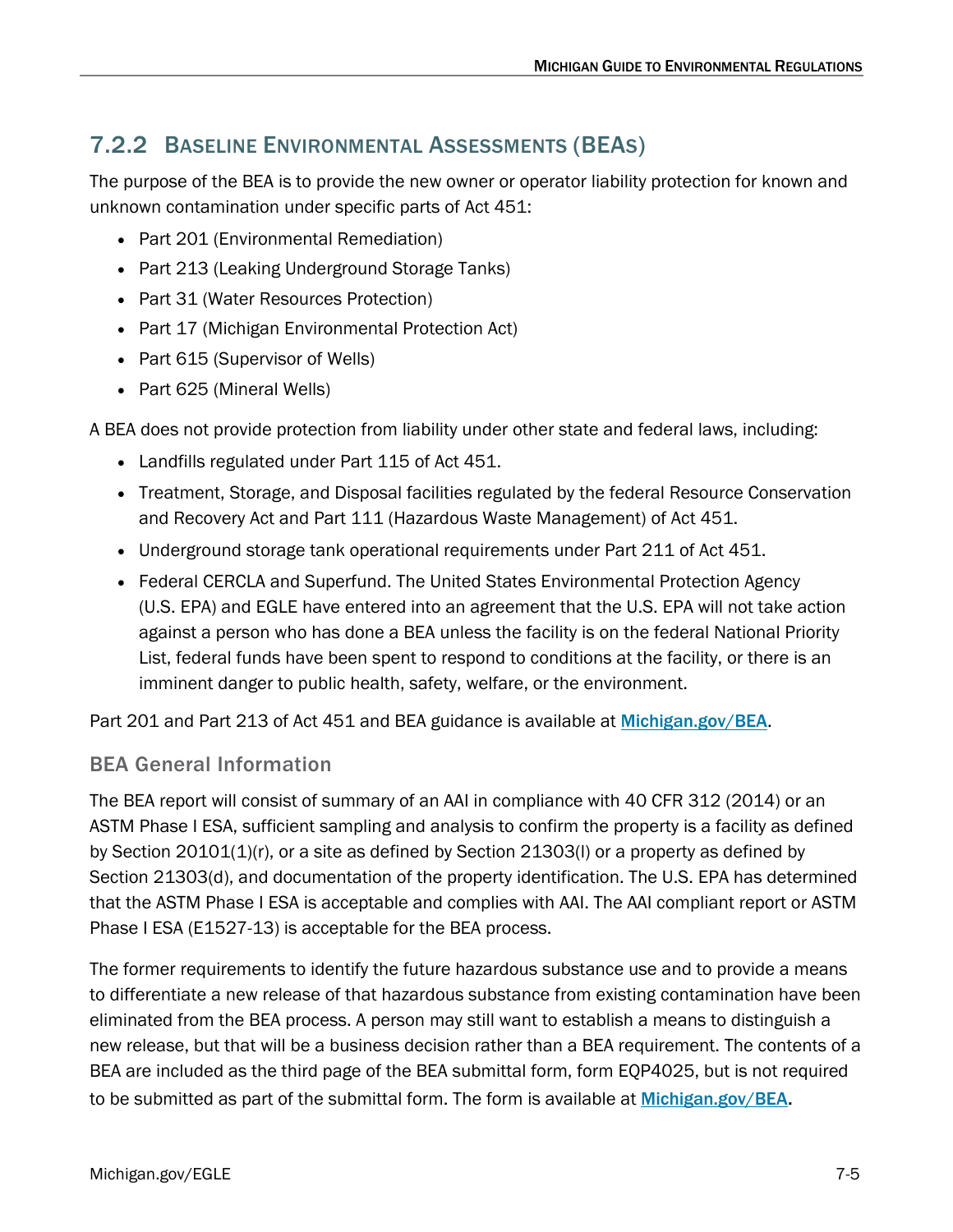#### <span id="page-5-0"></span>BEA Time Frames

A BEA can be conducted and submitted to EGLE any time prior to purchase but must be conducted not later than 45 days after becoming the owner or operator. This means field work and sample analysis must be completed, conclusions drawn, and the BEA report written. The BEA must be submitted to the EGLE [District Office](https://www.michigan.gov/egle/contact/district-office-locations) for the county in which the property is located. The submission must occur within six months of the date of becoming the owner or operator or of the date of foreclosure. The BEA must also be submitted to subsequent purchasers or transferees, including lessees, prior to transfer of the interest in the property. EGLE encourages early submittal of BEAs whenever possible.

### <span id="page-5-1"></span>Environmental Consultants

Environmental consultants can be located by an internet search using the terms Environmental, Ecological, or Engineering; or by asking your financial institution for referrals. To increase the odds of hiring a good consulting firm, ask the consultant for prior job references and/or information concerning previous BEAs they have conducted. EGLE does not recommend or endorse the services or products of any particular company; however, we do provide a [directory of](https://www.michigan.gov/egle/regulatory-assistance/compliance-assistance/environmental-consultant-assistance/consultant-directory)  [environmental consultants](https://www.michigan.gov/egle/regulatory-assistance/compliance-assistance/environmental-consultant-assistance/consultant-directory) as a service to Michigan business and residents. This directory, as well as guidance on choosing a consultant is available at [Michigan.gov/EGLE/Regulatory-](https://www.michigan.gov/egle/regulatory-assistance/compliance-assistance/environmental-consultant-assistance)[Assistance/Compliance-Assistance.](https://www.michigan.gov/egle/regulatory-assistance/compliance-assistance/environmental-consultant-assistance)

### <span id="page-5-2"></span>7.3 "DUE CARE" OBLIGATIONS

Section 20107a of Part 201 and Section 21304c of Part 213 of Act 451 requires that owners and operators of contaminated property take measures to ensure the existing contamination does not cause unacceptable human health risks. Such measures include evaluating the contamination and taking necessary response or corrective actions to mitigate unacceptable exposures. Due care obligations are not related to the owner or operator's liability for the contaminants; they apply to non-liable parties and liable parties alike. The due care obligations are designed so contaminated properties can be safely used.

An owner or operator of a site of environmental contamination must prevent exacerbation of the existing contamination. Exacerbation occurs when an activity undertaken by the person who owns or operates the property causes the existing contamination to migrate beyond the property boundaries and increase response costs for a liable party.

Owners and operators must exercise due care by undertaking response activities or corrective actions that are necessary to prevent unacceptable exposure to contamination. The existing contamination must be evaluated to determine if the people using, working, or visiting the property would be exposed to contamination at levels above the criteria or RBSLs appropriate to the use of the property. Criteria or RBSLs for differing land uses can be found in the Part 201 Administrative Rules (R 299.1-R 299.50). For example, if groundwater used for drinking at the property is contaminated above the drinking water criteria, then the owner and operator must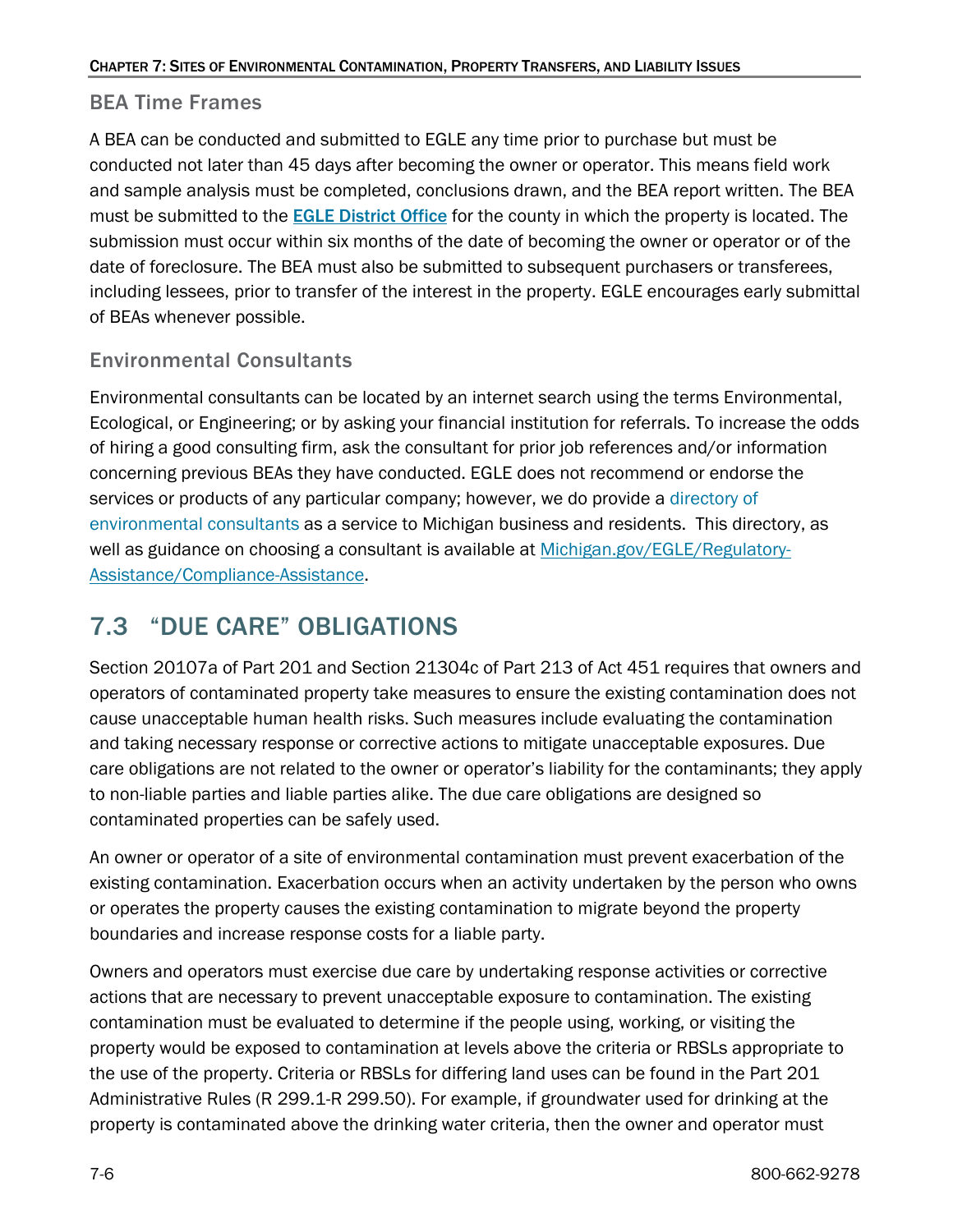provide an alternative water supply. If soils are contaminated above the direct contact criteria or RBSLs for the appropriate land use then people must be prevented from coming into contact with the contaminated soils by restricting access (e.g., installation of a fence), installing a protective barrier, or removing contaminated soil. Protective barriers may be clean soil, concrete, or paving.

In some instances, remediation of the contamination may be the most cost-effective response or corrective action. In addition, if there is a potential unacceptable risk due to the presence of contamination for utility workers or people conducting activities in an easement, then utility and/or easement holders must be notified in writing of the conditions by the owner or operator. If there is a fire and explosion hazard, the local fire department must be notified, and immediate actions taken by the owner or operator to mitigate the situation.

An owner or operator must take reasonable precautions or steps needed to prevent exposure to an unacceptable risk to a third party. This might include notifying contractors of contamination, so they can take proper precautions; preventing trespass that would result in an unacceptable exposure (e.g., children playing in a vacant lot that has direct contact hazards); or taking actions to secure abandoned containers so they do not get damaged by traffic.

Owners and operators must maintain documentation that they have conducted an adequate evaluation to determine the need for response or corrective actions and that they have taken or conducted all necessary actions to mitigate unacceptable exposures and assure the property is safe. If applicable, maintenance, repair, and monitoring of existing exposure barriers, vapor mitigation systems, etc. must be conducted and documentation maintained. The documentation does not need to be submitted to EGLE but must be available for EGLE to review upon request no later than within eight months of becoming the owner or operator or of having knowledge that the property is contaminated. Documentation requirements are described in the Administrative Rules: Property Owner or Operator Obligations Under Section 20107a of the Act (R 299.51007-R 299.51021). Both Part 201 and Part 213 allow an owner or operator to submit and request an EGLE review of a Documentation of Due Care Compliance (DDCC). A DDCC is a report document (not a plan) that contains sufficient information to demonstrate that an adequate evaluation of the risks was conducted, that any response or corrective actions to mitigate unacceptable exposures have been undertaken, that the response or corrective actions are effectively preventing unacceptable exposures, and all required notices were provided and received. The evaluation is based on the current property conditions, current use of the property, and current applicable criteria or RBSLs or site-specific criteria or site-specific target levels.

The rules require notification to EGLE and others in the following circumstances:

- 1. Notify EGLE and adjacent property owners using the "*Notice of Migration of Contamination Form*" (EQP 4482) if contaminants are migrating off the property [Rule 1017].
- 2. Notify EGLE using the "*Notice Regarding Discarded or Abandoned Containers Form*" (EQP 4476) if there are discarded or abandoned containers that contain hazardous substances-Part 201 on the property [Rule 1015]. Underground storage tanks regulated pursuant to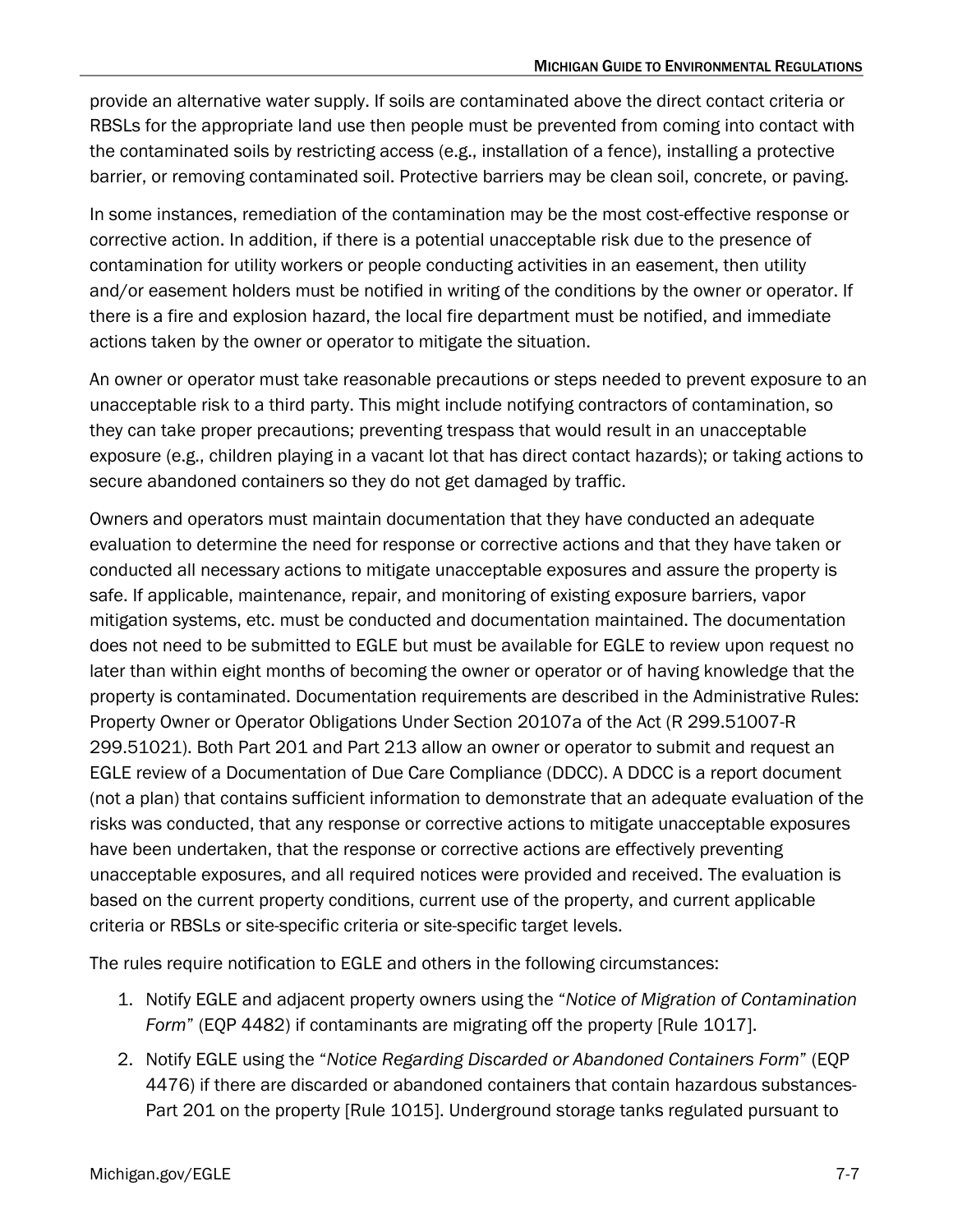Part 211, Underground Storage Tanks of Act 451 and aboveground storage tanks regulated pursuant to NREPA; and the Michigan Fire Prevention Code, 1941 PA 207, as amended, are not considered to be abandoned.

- 3. Notify the local fire department if there are fire or explosion hazards [Rule 1019].
- 4. Notify utility and easement holders if contaminants could cause unacceptable exposures and/or fire and explosion hazards [Rule 1013(6)].

In order to maintain compliance with Part 201, Section 20107a, the Notice of Migration of Contamination must be submitted by a current owner or operator no later than 45 days of becoming owner or operator, or of having knowledge of the conditions. Notice Regarding Discarded or Abandoned Containers must be made within 45 days of becoming the owner or operator, or of having knowledge of the conditions. Notice to the local fire department if there are fire or explosion hazards is required to be made immediately to the local fire department; if the condition is not permanently abated, then, within 7 days after notice to the local fire department, the owner or operator shall provide written notice to EGLE. Notice to utility and easement holders if contaminants could cause unacceptable exposures and/or fire and explosion hazards is required to be provided as soon as the situation is known to exist. Persons required to provide notice under Section 21309a(3) of Act 451, but who have not yet made that notice in compliance with Part 213 should do so as soon as possible. Part 201 and the Administrative Rules: Property Owner or Operator Obligations Under Section 20107a of the Act (R 299.51007-R 299.51021), Part 213 of Act 451, the notification forms, and additional guidance are available at [Michigan.gov/EGLEDueCare](https://www.michigan.gov/egle/about/organization/Remediation-and-Redevelopment/due-care).

Part 201 and Part 213 provide limited exemptions to some of the due care obligations. For example, an owner or operator of contaminated property is exempt from complying with Section  $20107a(1)(a-c)$  or Section  $21304c(1)(a-c)$ , when the sole source of the contamination on the property is from contamination migrating onto the property. This exemption does not include new releases caused by the owner or operator on their property. While the exemption may be applicable, it may be in the owner or operator's best interest to ensure the property is safe for the intended use.

### <span id="page-7-0"></span>7.4 SUMMARY

This document provides a summary of the BEA process and due care obligations. A thorough review of the statutes, administrative rules, and EGLE guidance should be completed before making site-specific decisions. The field staff located at **[EGLE District Offices](https://www.michigan.gov/egle/contact/district-office-locations)** statewide (see Appendix C) are the first line of contact for Part 201 and Part 213 of Act 451 programs.

Further information, including publications and forms, are available from [Michigan.gov/BEA](http://www.michigan.gov/bea) or [Michigan.gov/EGLEDueCare,](https://www.michigan.gov/egleduecare) by contacting an EGLE District Office, or by calling 800-662-9278.